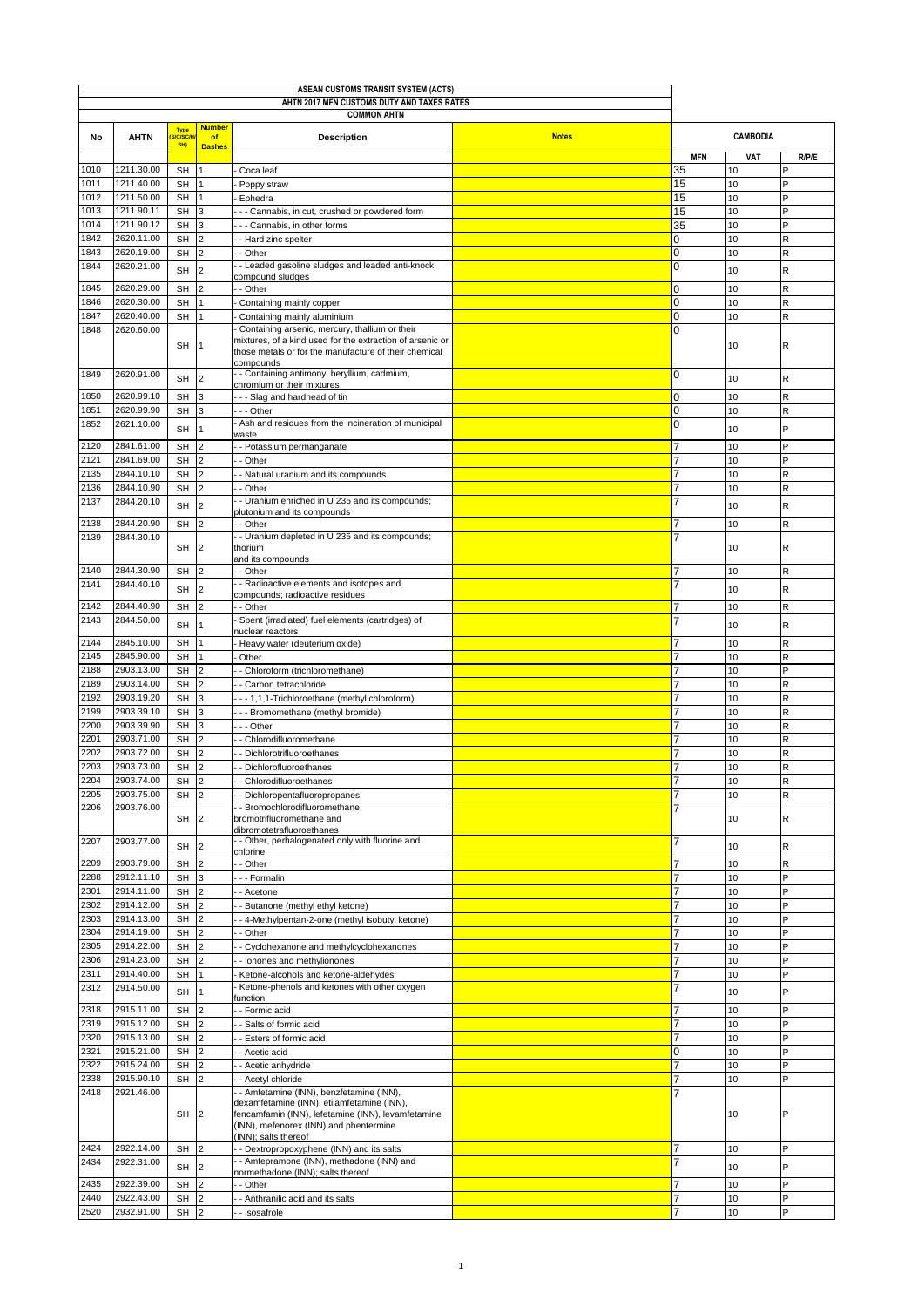| 2524         | 2932.95.00               | <b>SH</b> | $\overline{2}$ |                                                                                                                                                                                                                                                                                                                                                                                                                                                                                                                                                                              | 7              | 10 | P |
|--------------|--------------------------|-----------|----------------|------------------------------------------------------------------------------------------------------------------------------------------------------------------------------------------------------------------------------------------------------------------------------------------------------------------------------------------------------------------------------------------------------------------------------------------------------------------------------------------------------------------------------------------------------------------------------|----------------|----|---|
|              |                          |           |                | - Tetrahydrocannabinols (all isomers)                                                                                                                                                                                                                                                                                                                                                                                                                                                                                                                                        |                |    |   |
| 2532         | 2933.32.00               | <b>SH</b> | $\overline{2}$ | - Piperidine and its salts                                                                                                                                                                                                                                                                                                                                                                                                                                                                                                                                                   | $\overline{7}$ | 10 | P |
| 2533         | 2933.33.00               | SH        | $\overline{2}$ | - Alfentanil (INN), anileridine (INN), bezitramide (INN),<br>bromazepam (INN), difenoxin (INN), diphenoxylate<br>(INN), dipipanone (INN), fentanyl (INN), ketobemidone<br>(INN), methylphenidate (INN), pentazocine (INN),<br>pethidine (INN), pethidine (INN) intermediate A,<br>phencyclidine (INN) (PCP),<br>phenoperidine (INN), pipradrol (INN), piritramide (INN),                                                                                                                                                                                                     |                | 10 | P |
|              |                          |           |                | propiram (INN) and trimeperidine (INN); salts thereof                                                                                                                                                                                                                                                                                                                                                                                                                                                                                                                        |                |    |   |
|              |                          |           |                |                                                                                                                                                                                                                                                                                                                                                                                                                                                                                                                                                                              |                |    |   |
| 2541         | 2933.53.00               | SH        | $\overline{2}$ | - Allobarbital (INN), amobarbital (INN), barbital (INN),<br>butalbital (INN), butobarbital, cyclobarbital (INN),<br>methylphenobarbital (INN), pentobarbital (INN),<br>phenobarbital (INN), secbutabarbital (INN),<br>secobarbital (INN) and vinylbital<br>(INN); salts thereof                                                                                                                                                                                                                                                                                              | 7              | 10 |   |
| 2543         | 2933.55.00               | SH        | $\overline{2}$ | - Loprazolam (INN), mecloqualone (INN),<br>methaqualone<br>(INN) and zipeprol (INN); salts thereof                                                                                                                                                                                                                                                                                                                                                                                                                                                                           | 7              | 10 | P |
| 2549         | 2933.72.00               | <b>SH</b> | $\overline{2}$ | - Clobazam (INN) and methyprylon (INN)                                                                                                                                                                                                                                                                                                                                                                                                                                                                                                                                       |                | 10 | P |
|              |                          |           |                |                                                                                                                                                                                                                                                                                                                                                                                                                                                                                                                                                                              |                |    |   |
| 2551         | 2933.91.00               | SH        | 2              | - Alprazolam (INN), camazepam (INN),<br>chlordiazepoxide (INN), clonazepam (INN),<br>clorazepate, delorazepam (INN), diazepam (INN),<br>estazolam (INN), ethyl loflazepate (INN), fludiazepam<br>(INN), flunitrazepam (INN), flurazepam (INN),<br>halazepam (INN), lorazepam (INN), lormetazepam<br>(INN), mazindol (INN), medazepam (INN), midazolam<br>(INN), nimetazepam (INN), nitrazepam (INN),<br>nordazepam (INN), oxazepam (INN), pinazepam<br>(INN), prazepam (INN),<br>pyrovalerone (INN), temazepam (INN), tetrazepam<br>(INN) and triazolam (INN); salts thereof |                | 10 |   |
| 2558         | 2934.91.00               | SH        | $\overline{2}$ | - Aminorex (INN), brotizolam (INN), clotiazepam<br>(INN), cloxazolam (INN), dextromoramide (INN),<br>haloxazolam (INN), ketazolam (INN), mesocarb (INN),<br>oxazolam (INN), pemoline (INN), phendimetrazine<br>(INN), phenmetrazine (INN) and<br>sufentanil (INN); salts thereof                                                                                                                                                                                                                                                                                             | 7              | 10 | P |
| 2594         | 2939.11.10               | <b>SH</b> | 3              | - - Concentrates of poppy straw and salts thereof                                                                                                                                                                                                                                                                                                                                                                                                                                                                                                                            | 7              | 10 | P |
| 2595         | 2939.11.90               | <b>SH</b> | 3              | - - Other                                                                                                                                                                                                                                                                                                                                                                                                                                                                                                                                                                    | 7              | 10 | P |
|              |                          |           |                |                                                                                                                                                                                                                                                                                                                                                                                                                                                                                                                                                                              |                |    |   |
| 2596         | 2939.19.00               | <b>SH</b> | $\overline{2}$ | Other                                                                                                                                                                                                                                                                                                                                                                                                                                                                                                                                                                        | 7              | 10 | Þ |
| 2600         | 2939.41.00               | SH        | $\overline{2}$ | Ephedrine and its salts                                                                                                                                                                                                                                                                                                                                                                                                                                                                                                                                                      | 7              | 10 | Þ |
| 2601         | 2939.42.00               |           | $\overline{2}$ |                                                                                                                                                                                                                                                                                                                                                                                                                                                                                                                                                                              |                | 10 | P |
|              |                          | <b>SH</b> |                | - Pseudoephedrine (INN) and its salts                                                                                                                                                                                                                                                                                                                                                                                                                                                                                                                                        |                |    |   |
| 2604         | 2939.49.10               | <b>SH</b> | 3              | - - Phenylpropanolamine (PPA)                                                                                                                                                                                                                                                                                                                                                                                                                                                                                                                                                | 7              | 10 | P |
| 2606         | 2939.51.00               | <b>SH</b> | $\overline{2}$ | - Fenetylline (INN) and its salts                                                                                                                                                                                                                                                                                                                                                                                                                                                                                                                                            | 7              | 10 | P |
| 2608         | 2939.61.00               | <b>SH</b> | $\overline{2}$ |                                                                                                                                                                                                                                                                                                                                                                                                                                                                                                                                                                              | 7              | 10 | P |
|              |                          |           |                | Ergometrine (INN) and its salts                                                                                                                                                                                                                                                                                                                                                                                                                                                                                                                                              |                |    |   |
| 2609         | 2939.62.00               | SH        | $\overline{2}$ | - Ergotamine(INN) and its salts                                                                                                                                                                                                                                                                                                                                                                                                                                                                                                                                              | 7              | 10 | P |
| 2612         | 2939.71.00               | SH        | $\overline{2}$ | - Cocaine, ecgonine, levometamfetamine,<br>metamfetamine (INN), metamfetamine racemate; salts,<br>esters and other derivatives thereof                                                                                                                                                                                                                                                                                                                                                                                                                                       |                | 10 | P |
| 2646         | 3003.41.00               | <b>SH</b> | $\overline{2}$ | - Containing ephedrine or its salts                                                                                                                                                                                                                                                                                                                                                                                                                                                                                                                                          | 0              | 10 | P |
|              |                          |           |                |                                                                                                                                                                                                                                                                                                                                                                                                                                                                                                                                                                              |                |    |   |
| 2647         | 3003.42.00               | SH        | $\overline{2}$ | - Containing pseudoephedrine (INN) or its salts                                                                                                                                                                                                                                                                                                                                                                                                                                                                                                                              | 0              | 10 | P |
| 2712         | 3004.90.95               | <b>SH</b> | 3              | -- Containing phenobarbital, diazepam or<br>chlorpromazine, other than for injection or infusion                                                                                                                                                                                                                                                                                                                                                                                                                                                                             | 0              | 10 | P |
| 2734         | 3006.92.10               | <b>SH</b> | 3              | --- Of medicaments for the treatment of cancer,<br>HIV/AIDS or                                                                                                                                                                                                                                                                                                                                                                                                                                                                                                               | 0              | 10 | P |
| 2975         | 3601.00.00               | SH        | lo.            | other intractable diseases<br>Propellent powders.                                                                                                                                                                                                                                                                                                                                                                                                                                                                                                                            | $\overline{7}$ | 10 | P |
|              |                          |           |                |                                                                                                                                                                                                                                                                                                                                                                                                                                                                                                                                                                              |                |    |   |
| 2976         | 3602.00.00               | <b>SH</b> | $\mathbf 0$    | Prepared explosives, other than propellent powders.                                                                                                                                                                                                                                                                                                                                                                                                                                                                                                                          | 7              | 10 | P |
| 2977         | 3603.00.10               | SH        |                | Semi-fuses; elemented caps; signal tubes                                                                                                                                                                                                                                                                                                                                                                                                                                                                                                                                     | $\overline{7}$ | 10 | P |
| 2978         | 3603.00.20               | <b>SH</b> |                | Safety fuses; detonating fuses                                                                                                                                                                                                                                                                                                                                                                                                                                                                                                                                               | 15             | 10 | P |
| 2979         | 3603.00.90               |           |                |                                                                                                                                                                                                                                                                                                                                                                                                                                                                                                                                                                              | 15             | 10 | P |
|              |                          | SH        |                | Other                                                                                                                                                                                                                                                                                                                                                                                                                                                                                                                                                                        |                |    |   |
| 2980         | 3604.10.00               | <b>SH</b> | $\overline{1}$ | Fireworks                                                                                                                                                                                                                                                                                                                                                                                                                                                                                                                                                                    | 35             | 10 | P |
| 2982         | 3604.90.30               | SH        |                | Signalling flares or rockets                                                                                                                                                                                                                                                                                                                                                                                                                                                                                                                                                 | 35             | 10 | P |
| 2983         | 3604.90.90               | <b>SH</b> | $\overline{2}$ | Other                                                                                                                                                                                                                                                                                                                                                                                                                                                                                                                                                                        | 35             | 10 | P |
| 3160         | 3824.71.90               | SH        | 3              | - - Other                                                                                                                                                                                                                                                                                                                                                                                                                                                                                                                                                                    | 7              | 10 | R |
|              |                          |           |                |                                                                                                                                                                                                                                                                                                                                                                                                                                                                                                                                                                              |                |    |   |
| 3164<br>3168 | 3824.74.90<br>3824.78.00 | <b>SH</b> | 3              | - - Other<br>- Containing perfluorocarbons (PFCs) or                                                                                                                                                                                                                                                                                                                                                                                                                                                                                                                         | 7<br>7         | 10 | R |
|              |                          | SH        | $\overline{2}$ | hydrofluorocarbons (HFCs), but not containing<br>chlorofluorocarbons (CFCs) or<br>hydrochlorofluorocarbons (HCFCs)                                                                                                                                                                                                                                                                                                                                                                                                                                                           |                | 10 | R |
| 3187         | 3825.10.00               | SH        |                | Municipal waste                                                                                                                                                                                                                                                                                                                                                                                                                                                                                                                                                              | 7              | 10 | P |
| 3188         | 3825.20.00               | <b>SH</b> |                | Sewage sludge                                                                                                                                                                                                                                                                                                                                                                                                                                                                                                                                                                | $\overline{7}$ | 10 | P |
|              |                          |           |                |                                                                                                                                                                                                                                                                                                                                                                                                                                                                                                                                                                              |                |    |   |
| 3189         | 3825.30.10               | <b>SH</b> | $\overline{2}$ | - Syringes, needles, cannulae and the like                                                                                                                                                                                                                                                                                                                                                                                                                                                                                                                                   | 7              | 10 | P |
| 3190         | 3825.30.90               | <b>SH</b> | $\overline{2}$ | - Other                                                                                                                                                                                                                                                                                                                                                                                                                                                                                                                                                                      | 7              | 10 | R |
| 3191         | 3825.41.00               | <b>SH</b> | $\overline{2}$ | - Halogenated                                                                                                                                                                                                                                                                                                                                                                                                                                                                                                                                                                | 7              | 10 | R |
| 3192         | 3825.49.00               | SH        | $\overline{2}$ | - Other                                                                                                                                                                                                                                                                                                                                                                                                                                                                                                                                                                      | $\overline{7}$ | 10 | R |
|              |                          |           |                |                                                                                                                                                                                                                                                                                                                                                                                                                                                                                                                                                                              |                |    |   |
| 3193         | 3825.50.00               | <b>SH</b> |                | Wastes of metal pickling liquors, hydraulic fluids,<br>brake fluids and<br>anti-freeze fluids                                                                                                                                                                                                                                                                                                                                                                                                                                                                                |                | 10 | P |
| 3194         | 3825.61.00               | <b>SH</b> | $\overline{2}$ | - Mainly containing organic constituents                                                                                                                                                                                                                                                                                                                                                                                                                                                                                                                                     | 7              | 10 | P |
| 3195         | 3825.69.00               | <b>SH</b> | 2              |                                                                                                                                                                                                                                                                                                                                                                                                                                                                                                                                                                              | 7              | 10 | P |
|              |                          |           |                | - Other                                                                                                                                                                                                                                                                                                                                                                                                                                                                                                                                                                      |                |    |   |
| 3196         | 3825.90.00               | <b>SH</b> |                | Other                                                                                                                                                                                                                                                                                                                                                                                                                                                                                                                                                                        | 7              | 10 | R |
| 3335         | 3915.10.10               | <b>SH</b> | $\overline{2}$ | - Of non-rigid cellular products                                                                                                                                                                                                                                                                                                                                                                                                                                                                                                                                             | 17.7           | 10 | R |
| 3336         | 3915.10.90               | <b>SH</b> | $\overline{2}$ | Other                                                                                                                                                                                                                                                                                                                                                                                                                                                                                                                                                                        | 17.7           | 10 | R |
| 3337         | 3915.20.10               |           |                |                                                                                                                                                                                                                                                                                                                                                                                                                                                                                                                                                                              |                | 10 | R |
|              |                          | <b>SH</b> | $\overline{2}$ | Of non-rigid cellular products                                                                                                                                                                                                                                                                                                                                                                                                                                                                                                                                               | 17.7           |    |   |
| 3338         | 3915.20.90               | SH        | $\overline{2}$ | Other                                                                                                                                                                                                                                                                                                                                                                                                                                                                                                                                                                        | 17.7           | 10 | R |
| 3339         | 3915.30.10               | <b>SH</b> | $\overline{2}$ | Of non-rigid cellular products                                                                                                                                                                                                                                                                                                                                                                                                                                                                                                                                               | 17.7           | 10 | R |
| 3340         | 3915.30.90               | SH        | $\overline{2}$ | - Other                                                                                                                                                                                                                                                                                                                                                                                                                                                                                                                                                                      | 17.7           | 10 | R |
|              |                          |           |                |                                                                                                                                                                                                                                                                                                                                                                                                                                                                                                                                                                              |                |    |   |
| 3341         | 3915.90.00               | <b>SH</b> |                | Of other plastics                                                                                                                                                                                                                                                                                                                                                                                                                                                                                                                                                            | 17.7           | 10 | R |
| 3518         | 3923.21.99               | SH        |                | --- Other                                                                                                                                                                                                                                                                                                                                                                                                                                                                                                                                                                    | 26.5           | 10 | R |